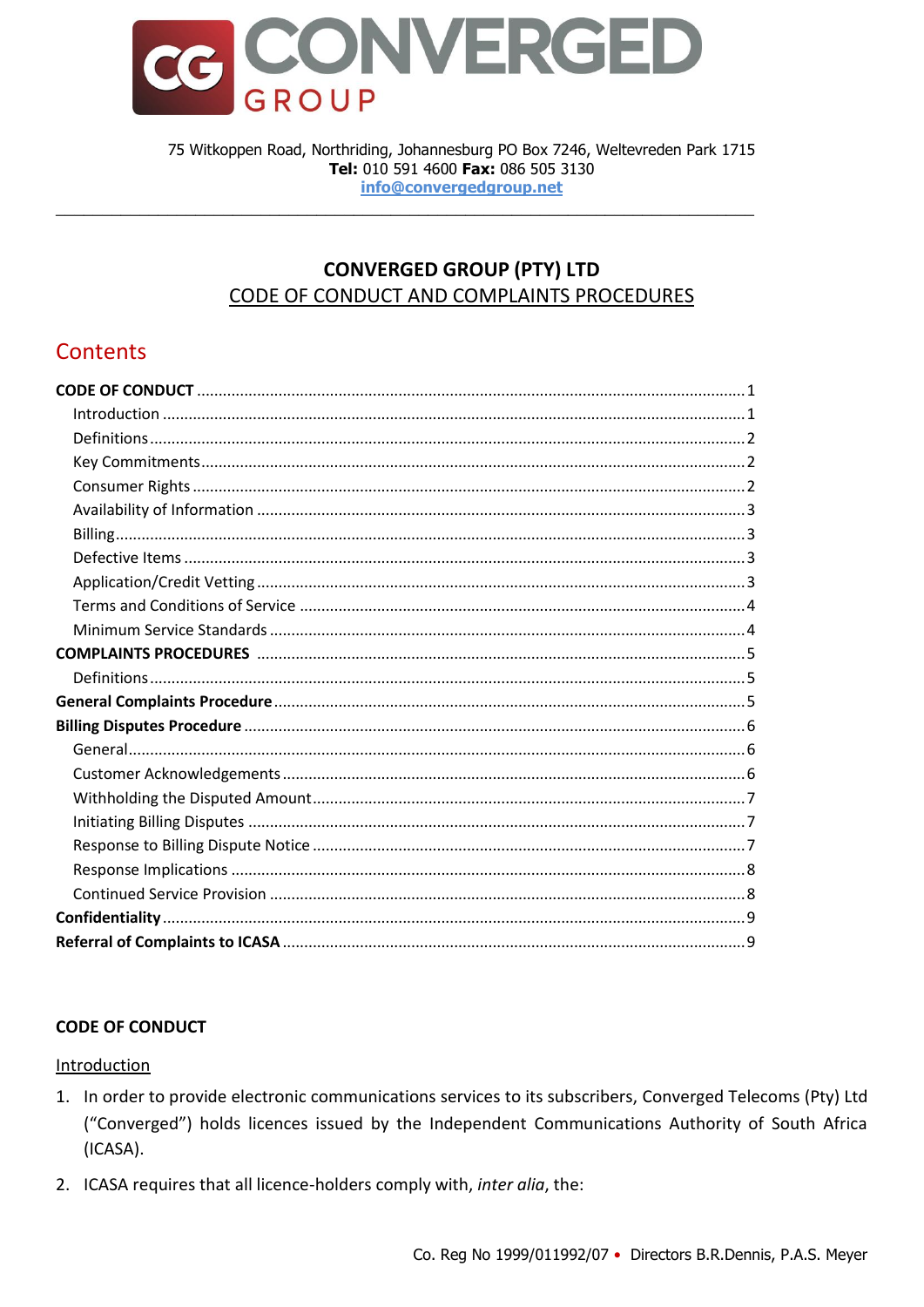

#### 75 Witkoppen Road, Northriding, Johannesburg PO Box 7246, Weltevreden Park 1715 **Tel:** 010 591 4600 **Fax:** 086 505 3130 **info@convergedgroup.net**

- 2.1. ICASA Code of Conduct Regulations 2008, which sets out minimum standards of conduct when providing services to subscribers or dealing with potential subscribers; and
- 2.2. ICASA End-User and Subscriber Service Charter Regulations 2009, which sets out minimum quality of service standards applicable to services provided to subscribers and potential subscribers.
- 3. Converged has developed a Code of Conduct and Service Charter in line with these Regulations and will strive to follow this in its interactions with its Consumers.
- 4. The ICASA Code of Conduct Regulations 2008 are available [here.](http://www.ellipsis.co.za/wp-content/uploads/2008/07/code_of_conduct_regulations_2008.pdf)
- 5. The ICASA End-user and Subscriber Service Charter Regulations are available [here.](http://www.ellipsis.co.za/wp-content/uploads/2009/07/end-user-and-subscriber-service-charter-regulations-20090724.pdf)

# <span id="page-1-0"></span>Definitions

- 6. **"Business Day"** means any day other than a Saturday or Sunday or a public holiday observed as such in the Republic of South Africa.
- 7. **"Business Hours"** means 08h00–17h00 on Business Days.
- 8. **"Customer"** means a subscriber or potential subscriber of Converged.

# <span id="page-1-1"></span>Key Commitments

- 9. Converged makes the following key commitments and will endeavour to:
	- 9.1. Act in a fair, reasonable and responsible manner in all dealings with Customers;
	- 9.2. Ensure that all its services and products meet the specifications as contained in Converged's licences and all the relevant laws and regulations;
	- 9.3. Not unfairly discriminate against or between Customers on the basis of race, gender, sex, age, religion, belief, disability, ethnic background or sexual orientation;
	- 9.4. Display utmost courtesy and care when dealing with Customers;
	- 9.5. Provide Customers with information regarding services and pricing;
	- 9.6. Where requested to do, so provide Customers with guidance with regard to their service needs; and
	- 9.7. Keep the personal information of Customers confidential unless Converged is:
		- In possession of written authorisation from the Customer to do so;
		- Required to release such information for the purpose of briefing Converged's auditors, professional advisors or an accredited debt collection agency; and/or
		- Otherwise authorised or required by any law or an order of Court;
- 10. Customers have the right to refer Complaints to ICASA as more fully set out in the Complaints Procedure.

<span id="page-1-2"></span>Consumer Rights

- 11. The ICASA Code of Conduct Regulations 2008 stipulate the following (non-exhaustive) list of consumer rights held by Consumers:
	- 11.1.A right to be provided with the required service without unfair discrimination;

Co. Reg No 1999/011992/07 • Directors B.R.Dennis, P.A.S. Meyer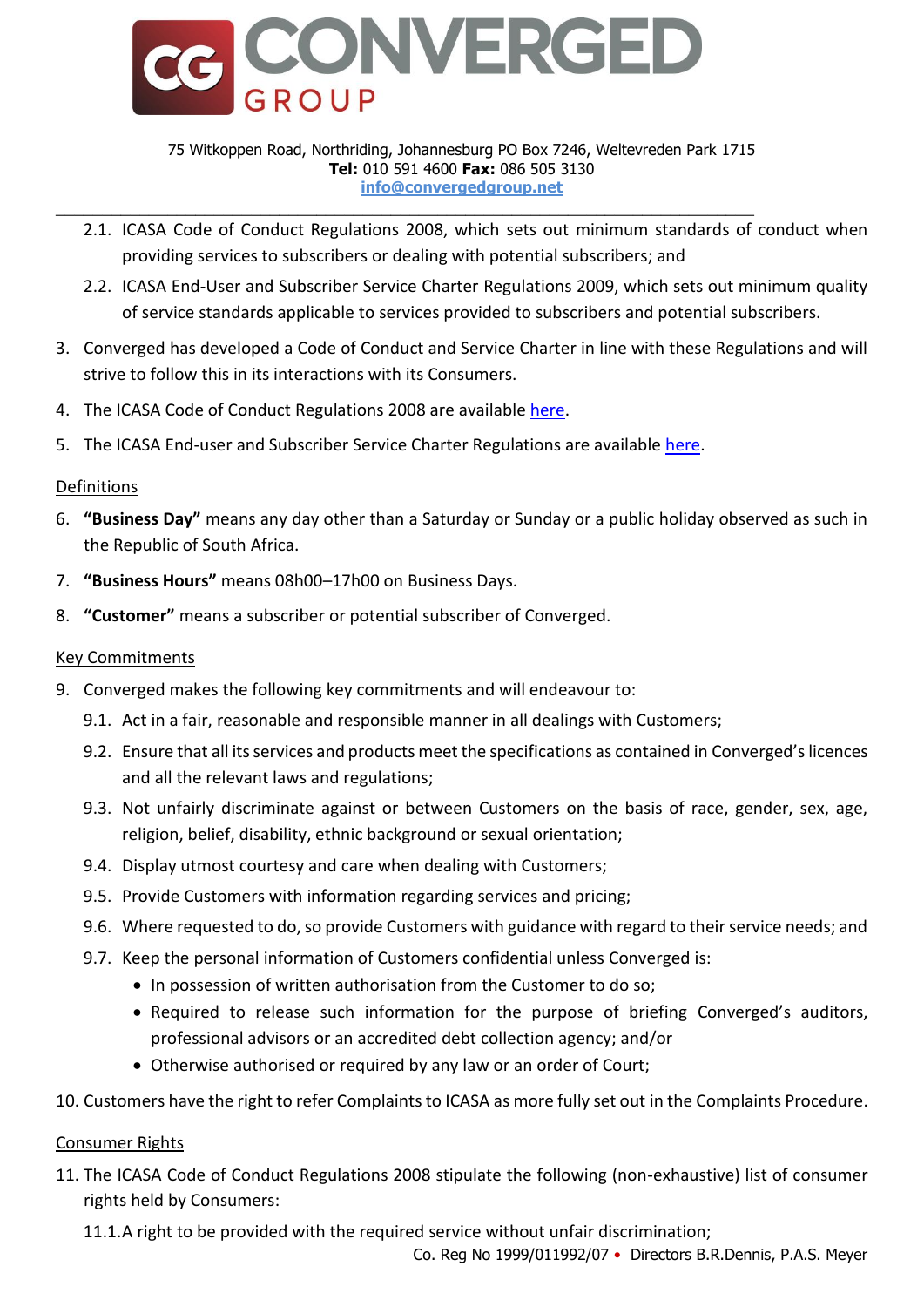

#### 75 Witkoppen Road, Northriding, Johannesburg PO Box 7246, Weltevreden Park 1715 **Tel:** 010 591 4600 **Fax:** 086 505 3130 **info@convergedgroup.net**

- 11.2.A right to choose the service provider of the Customer's choice;
- 11.3.A right to receive information in the Customer's preferred language (Converged will do its best to meet this request where reasonable);
- 11.4.A right to access and question records held by Converged which relate to the Customer's relationship with Converged;
- 11.5.A right to the protection of the Customer's personal data, including the right not to have personal data sold to third parties without the Customer's express permission;
- 11.6.A right to port a number in terms of applicable regulations;
- 11.7.A right to lodge a complaint; and
- 11.8.A right to redress.

# <span id="page-2-0"></span>Availability of Information

- 12. The following information can be obtained from the Converged website <http://www.convergedgroup.net/> or by email request to [admin@convergedgroup.net](mailto:admin@convergedgroup.net) (with no charge payable), and is available for inspection at Converged's offices during Business Hours:
	- 12.1.Converged's range of services/products on offer;
	- 12.2.Tariff rates applicable to each service offered;
	- 12.3.Terms and conditions applicable to such services/products;
	- 12.4.Payment terms;
	- 12.5.Billing, billing processes and the Billing Disputes Procedure;
	- 12.6.General Complaints Procedure, and
	- 12.7.Relevant contact details.

# <span id="page-2-1"></span>Billing

- 13. Converged will provide the Customer with an itemised bill or invoice on request or where this is specified as part of the services provided to the Customer.
- 14. Billing terms are also set out on Converged's invoices.

### <span id="page-2-2"></span>Defective Items

15. Where a product is defective, Converged will investigate the issue and will replace it in accordance with the manufacturer's warranty for that product.

# <span id="page-2-3"></span>Application/Credit Vetting

16. Where applicable, Converged reserves the right to subject any application for services and/or products, including variations to existing services and/or products, to credit referencing and analysis by registered credit bureaux, and the Customer explicitly consents to the use of all information supplied by the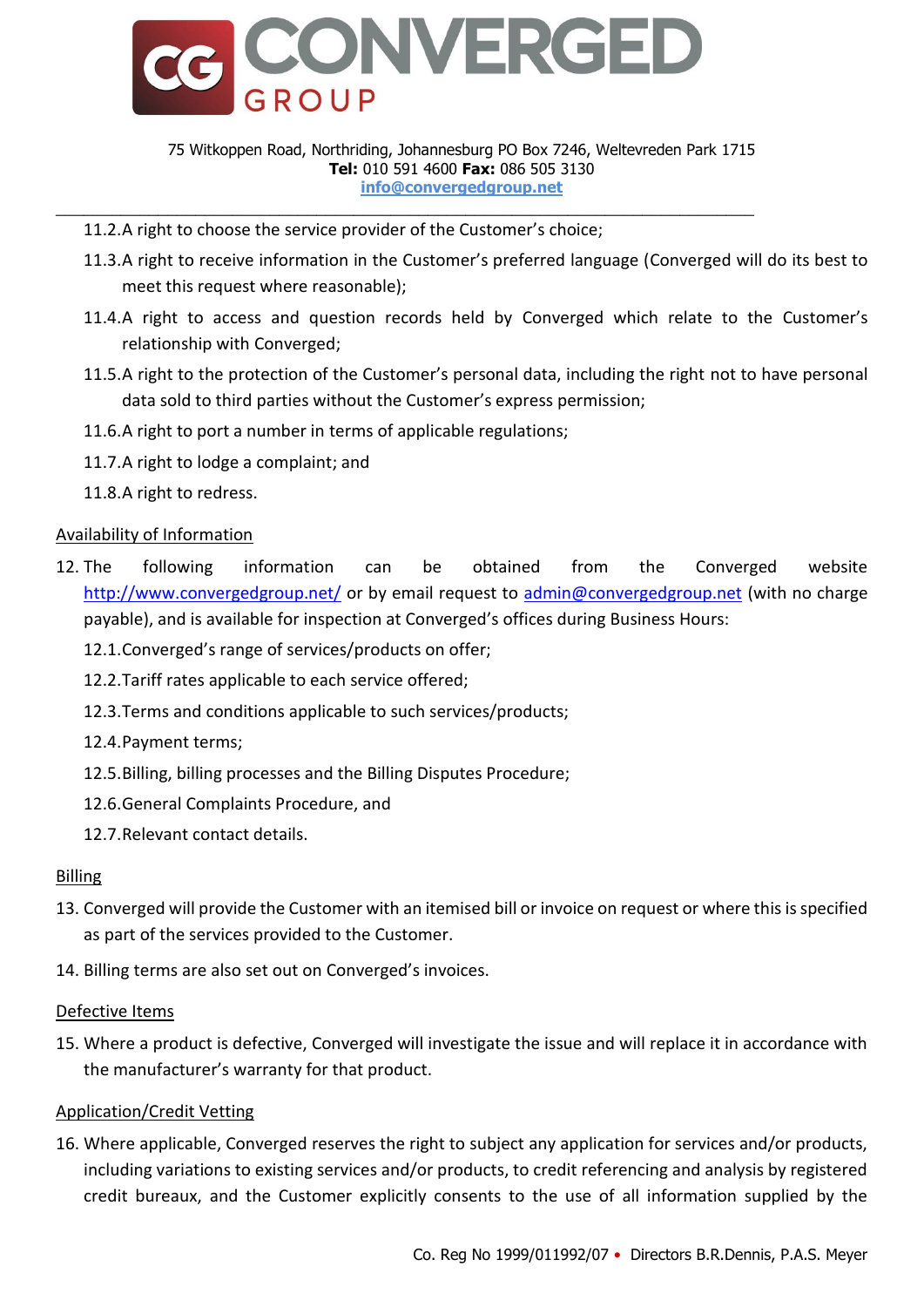

#### 75 Witkoppen Road, Northriding, Johannesburg PO Box 7246, Weltevreden Park 1715 **Tel:** 010 591 4600 **Fax:** 086 505 3130 **info@convergedgroup.net**

Customer for this purpose and for the purpose of compliance with the National Credit Act 34 of 2005, as amended.

# <span id="page-3-0"></span>Terms and Conditions of Service

- 17. Converged will provide the Customer with a copy of the written terms and conditions upon finalisation of a service agreement or as soon as is reasonably possible thereafter. Where an agreement is entered into telephonically, a copy of the written terms and conditions thereof will be provided to the Customer within seven (7) Business Days.
- 18. These written terms and conditions will contain clear provisions relating to the nature of the contract, the minimum duration of the contract, the manner and notice period for termination and any payments which may be applicable for early termination.
- 19. Where Converged affects changes to the terms and conditions of its service, Converged will inform the Customer of such changes within a fair and reasonable period.

# <span id="page-3-1"></span>Minimum Service Standards

- 20. Converged will, subject to events and conduct beyond its reasonable control:
	- 20.1.provide a minimum of 95% network service availability measured over six (6) months;
	- 20.2.provide a minimum of 95% service availability measured over six (6) months;
	- 20.3.attain a 90% success rate in meeting requests for installation and activation of service for qualifying service applicants within thirty (30) Business Days of request, while meeting the balance of requests within forty (40) Business Days of request;
	- 20.4.provide full reasons to the Customer where Converged is not able to meet a request for service within these time periods within seven (7) Business Days of receipt of request for same;
	- 20.5.attain a 90% success rate within seven (7) Business Days in meeting requests for activation of a service, while meeting the balance of requests within fifteen (15) Business Days of request, provided that the applicant is within Converged's specified coverage area;
	- 20.6.provide full reasons to the Customer where Converged is not able to meet a request for activation within these time periods within seven (7) Business Days of receipt of request for same;
	- 20.7.maintain an average of 90% fault clearance rate for all faults reported within three (3) Business Days, with the balance to be cleared within six (6) Business Days of the reporting of the fault;
	- 20.8.respond within three (3) minutes (averaged over twelve months) to any call directed to the Converged call centre;
	- 20.9.monitor its network 24 hours a day, 7 days a week, 364/5 days a year.
- 21. Customers acknowledge that Converged is directly dependent on network and other services provided by third parties in providing the services and meeting the standards set out above, and that Converged cannot be held liable in any manner whatsoever for any failure to meet such standards where this results from the acts and/or omissions of such third parties.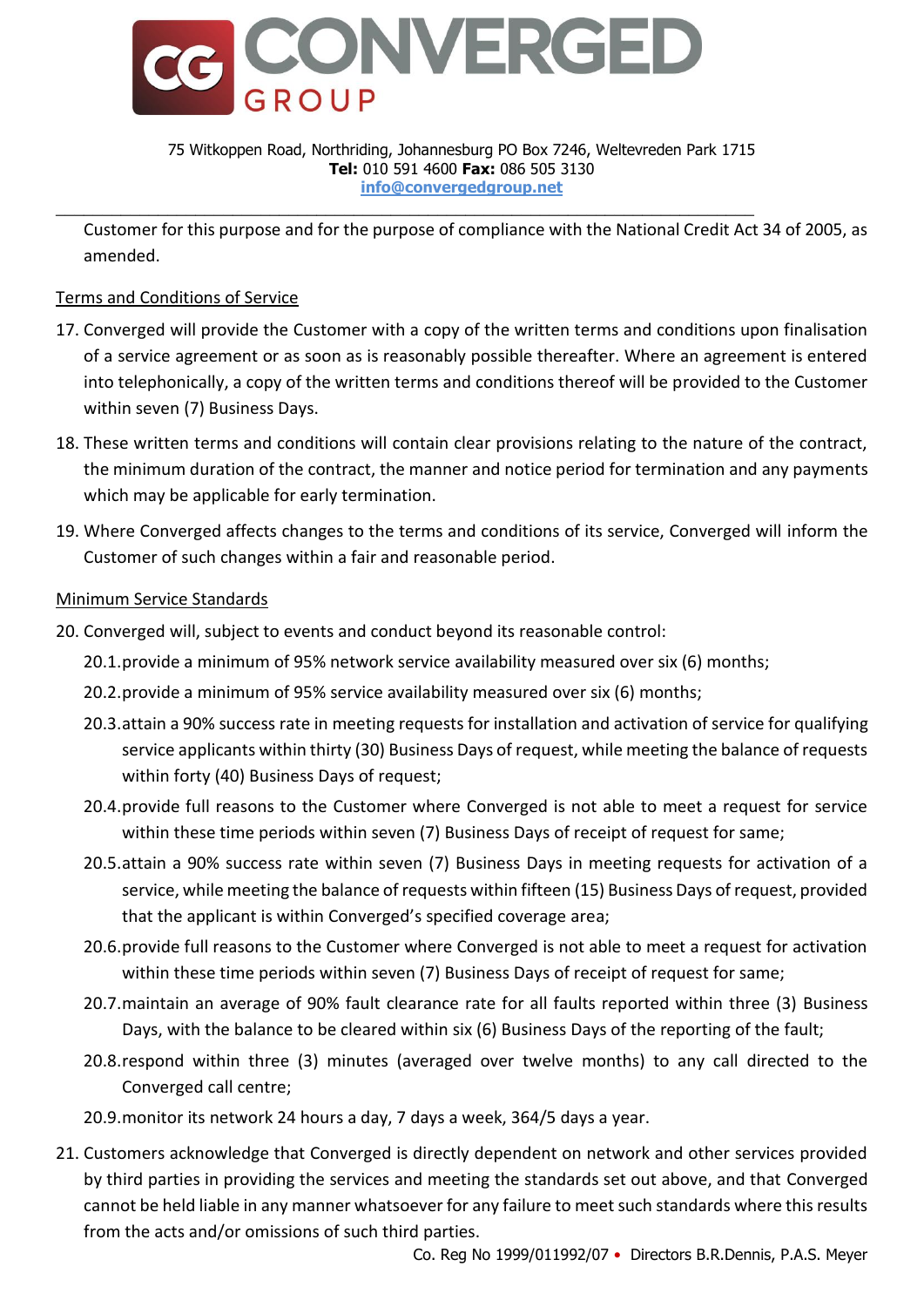

75 Witkoppen Road, Northriding, Johannesburg PO Box 7246, Weltevreden Park 1715 **Tel:** 010 591 4600 **Fax:** 086 505 3130 **info@convergedgroup.net**

# <span id="page-4-0"></span>**COMPLAINTS PROCEDURES**

### <span id="page-4-1"></span>Definitions

- 1. **"Billing Dispute"** means an instance where a Customer states in good faith that their bill contains incorrect charges, payments or adjustments. Billing Disputes are a specific form of Complaint dealt with only in terms of the Billing Disputes Procedure set out herein.
- 2. **"Billing Dispute Notice"** means a formal, written notice submitted to Converged by the Customer in terms of this Procedure.
- 3. **"Billing Disputes Procedure"** mean the Billing Disputes Procedure set out herein for the initiation and resolution of Billing Disputes.
- 4. **"Billing Enquiry"** means the situation where the Customer seeks information or clarification relating to an invoice issued by Converged. including without limitation seeking clarification of charges or sources of usage. For the avoidance of doubt, a Billing Enquiry is not a Billing Dispute.
- 5. **"Business Day"** means any day other than a Saturday or Sunday or a public holiday observed as such in the Republic of South Africa.
- 6. **"Complaint"** means a formal, written expression of dissatisfaction or grievance made by a Customer in terms of the General Complaints Procedure, but does not include a request for information or a Billing Dispute. Complaints are dealt with only in terms of the General Complaints Procedure set out herein.
- <span id="page-4-2"></span>7. **"Customer"** means a Converged subscriber or potential subscriber.

### **General Complaints Procedure**

- 8. This Procedure applies to all Complaints other than Billing Disputes, which are dealt with in terms of the Billing Dispute Procedure set out below.
- 9. The Customer is required to direct a formal Complaint to [complaints@convergedgroup.net](mailto:complaints@convergedgroup.net).
- 10. The Complaint is required to be accompanied by the following:
	- 10.1.The Customer's full particulars and contact details;
	- 10.2.The Customer's relationship with Converged, together with any customer reference numbers or details which may be applicable;
	- 10.3.A statement of the reasons for the Complaint, with enough detail to allow Converged to assess these; and
	- 10.4.Any relevant evidence or documentation the Customer wishes to submit in support of the Complaint.
- 11. Following the ICASA Code of Conduct Regulations, Converged will: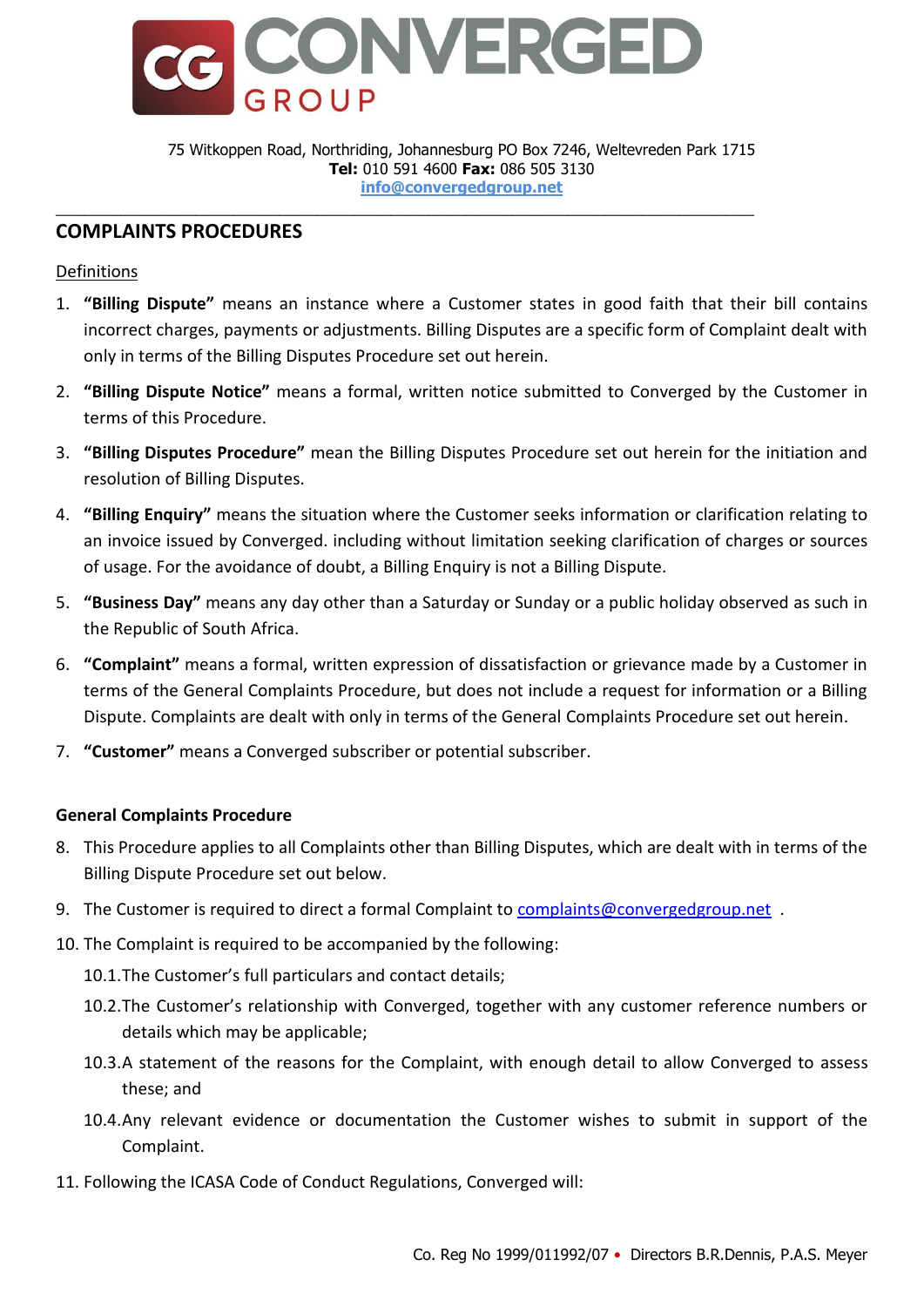

#### 75 Witkoppen Road, Northriding, Johannesburg PO Box 7246, Weltevreden Park 1715 **Tel:** 010 591 4600 **Fax:** 086 505 3130 **info@convergedgroup.net**

- 11.1.Acknowledge receipt of the Complaint within three (3) Business Days of the Complaint and allocate a reference number; and
- 11.2.Determine an outcome for the Complaint and communicate this to the Customer in writing within fourteen (14) Business Days of receipt of the Complaint.

# <span id="page-5-0"></span>**Billing Disputes Procedure**

# <span id="page-5-1"></span>**General**

- 12. Billing Enquiries should be directed to [accounts@convergedgroup.net](mailto:accounts@convergedgroup.net) and Complaints not related to Billing Disputes are dealt with under the General Complaints Procedure set out above.
- 13. The Customer expressly acknowledges and agreed that:
	- 13.1.Any charge recorded on an invoice which is not submitted in accordance with this Billing Disputes Procedure is payable in full to Converged by the due date of that invoice;
	- 13.2.An amount that is not in dispute ("Undisputed Amount") cannot be withheld for any reason, including without limitation when that amount is on an invoice together with an amount that is in dispute ("Disputed Amount");
	- 13.3.The Billing Disputes Procedure is only triggered when Converged receives a Billing Dispute, and it is only after this that the Customer may withhold payments of the Disputed Amount only as set out in claus[e 17;](#page-6-3) and
	- 13.4.Billing Enquiries, Complaints and requests for information are not considered to be Billing Disputes and do not trigger this Billing Disputes Procedure. Billing Enquiries should be directed to accounts@convergedgroup.net, Complaints are dealt with under the General Complaints Procedure set out above, and requests for information can be sent to admin@convergedgroup.net
- 14. Please note that Converged will not entertain any Billing Dispute based on unauthorised use of the services or on unauthorised use of the services by a third party, as it is the Customer's responsibility to safeguard access to the services received by the Customer and to use such services in the manner set out in the terms and conditions applicable thereto.

### <span id="page-5-2"></span>Customer Acknowledgements

15. The Customer expressly agrees to allow Converged to attempt settlement of any Billing Dispute within fourteen (14) Business Days before raising a dispute with any third party, credit card Converged or bank. Converged requires and Customer expressly agrees that Converged will be the first option in Billing Disputes. Should Converged receive a chargeback or other reversed charge from a third party, credit card Converged or bank on behalf of the Customer before Converged has been given a chance to resolve the Billing Dispute, then Converged has the right to collect on the rendered services and any fees associated with those charges.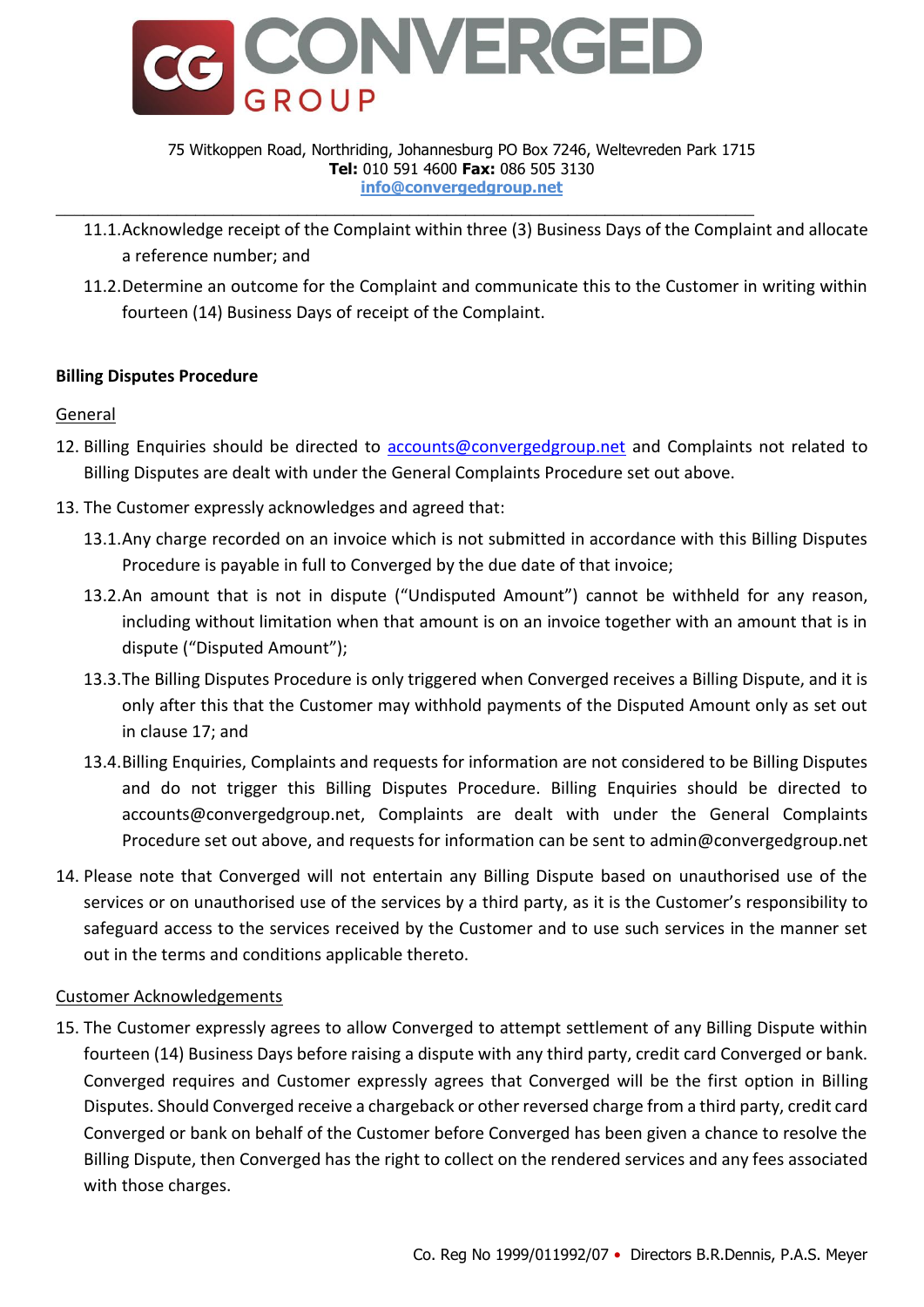

#### 75 Witkoppen Road, Northriding, Johannesburg PO Box 7246, Weltevreden Park 1715 **Tel:** 010 591 4600 **Fax:** 086 505 3130 **info@convergedgroup.net**

16. Not all Billing Disputes may be settled to the Customer's satisfaction. Once this Billing Disputes Procedure has been exhausted, a Customer may use any third party, credit card Converged or bank in an attempt to settle the dispute. However, Converged still retains the right to collect on any rendered services or fees that are due. Should Converged be unable to reverse any disputed amounts with a third party, credit card Converged or bank, Converged will submit the full delinquent amount for collection.

### <span id="page-6-0"></span>Withholding the Disputed Amount

<span id="page-6-3"></span>17. The Customer may only withhold payment of a Disputed Amount where Converged receives a valid Billing Dispute Notice relating to such Disputed Amount at least five (5) Business Days prior to the due date recorded on the relevant invoice.

### <span id="page-6-1"></span>Initiating Billing Disputes

- 18. A Billing Dispute Notice may be lodged in the manner set out herein until the passing of thirty (30) calendar days from the date of the relevant invoice.
- <span id="page-6-5"></span>19. The Customer is required to direct a formal Billing Dispute Notice to **[accounts@convergedgroup.net](mailto:accounts@convergedgroup.net)**
- <span id="page-6-4"></span>20. The Billing Dispute Notice is required to be accompanied by the following:
	- 20.1.The Customer's full particulars and contact details;
	- 20.2.The Customer's relationship with Converged, together with any customer reference numbers or details which may be applicable;
	- 20.3.Invoice number and date;
	- 20.4.The amount in dispute ("the Disputed Amount");
	- 20.5.The amount not in dispute ("the Undisputed Amount");
	- 20.6.A statement of the reasons for the Billing Dispute, with enough detail to allow Converged to assess these; and
	- 20.7.Any relevant evidence or documentation the Customer wishes to submit in support of the Billing Dispute.

# <span id="page-6-2"></span>Response to Billing Dispute Notice

- 21. In terms of the ICASA Code of Conduct Regulations, Converged will acknowledge receipt of the Billing Dispute Notice within three (3) Business Days and allocate a reference number.
- 22. Converged shall provide a formal response with its determination to the Billing Dispute Notice within fourteen (14) Business Days following receipt of the Billing Dispute Notice.
- 23. Converged may request additional information or documentation from the Customer lodging the Billing Dispute Notice, which information or documentation is reasonably required to assist Converged in making a determination in the matter. The Customer shall provide such information or documentation as soon as possible, and the running of the fourteen (14) Business Day period will be suspended until such time as the requested information or documentation has been received by Converged.

Co. Reg No 1999/011992/07 • Directors B.R.Dennis, P.A.S. Meyer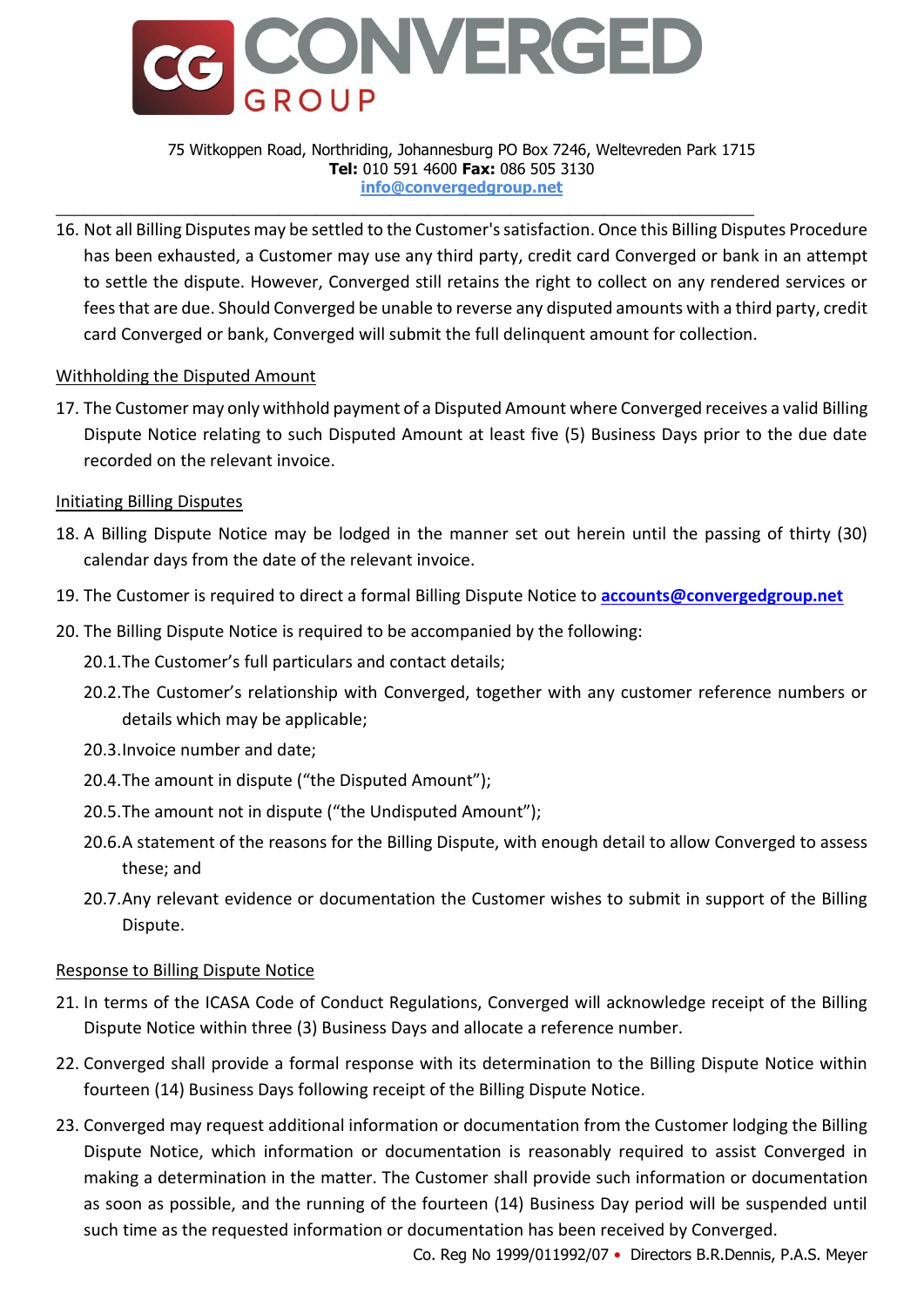

#### 75 Witkoppen Road, Northriding, Johannesburg PO Box 7246, Weltevreden Park 1715 **Tel:** 010 591 4600 **Fax:** 086 505 3130 **info@convergedgroup.net**

- <span id="page-7-2"></span>24. Converged's will assess the Billing Dispute, and send to the Customer its response (and reasons for such determination), which shall take one of the following forms:
	- 24.1.A confirmation that the Billing Dispute is valid, and a statement indicating such adjustments as may be necessary;
	- 24.2.A rejection of the Billing Dispute Notice on the basis that:
		- The Billing Dispute Notice was not received by Converged within thirty (30) calendar days of the date of the relevant invoice, as required in claus[e 17;](#page-6-3)
		- The Billing Dispute Notice does not contain all of the information required, as set out in claus[e 20,](#page-6-4) or was not submitted in the required manner, as set out in claus[e 19;](#page-6-5)
		- The Customer has not made payment of any Undisputed Amounts, and does not have the right to withhold payment of any Disputed Amounts in accordance with claus[e 17.](#page-6-3)
		- Converged has confirmation from the Customer that the Billing Dispute which is the subject of the Billing Dispute Notice has been resolved;
		- The Customer is disputing any charges on the basis of unauthorised use of the services or on unauthorised use of the services by a third party; or
		- Converged reasonably believes that the Customer does not have a bona fide dispute in relation to Billing Dispute submitted.

# 24.3.Any alternate resolution that Converged deems appropriate.

# <span id="page-7-0"></span>Response Implications

- 25. If stipulated is Converged's response in terms of clause [24](#page-7-2) that the Customer must make payment of the Disputed Amount or a portion thereof, the Customer must pay the Disputed Amount or such indicated portion within five (5) Business Days of the date of the Converged's response.
- 26. If stipulated under Converged's response in terms of clause [24](#page-7-2) that Converged must withdraw the Disputed Amount or refund a fee already paid, Converged must as soon as practicable:
	- 26.1.Provide the Customer with a statement reflecting the adjustment to their account. It is intended that this adjustment will be contained on the next invoice issued to the Customer, but the parties acknowledge that this may be delayed due to timing issues with the response and Converged's standard billing terms; or
	- 26.2.Credit any Disputed Amount already paid by the Customer.

# <span id="page-7-1"></span>Continued Service Provision

- <span id="page-7-3"></span>27. Converged will not disconnect a service provided to the Customer which is the subject of a Billing Dispute Notice, or take adverse collection procedures or impose late payment penalties or charges, while attempting to resolve a Billing Dispute lodged in terms of the Billing Disputes Procedure and until such time as Converged has reached a determination and communicated this to the Customer, provided that Undisputed Amounts are paid timeously.
- 28. Converged reserves the right, however, to take such measures mentioned in clause [27](#page-7-3) immediately: